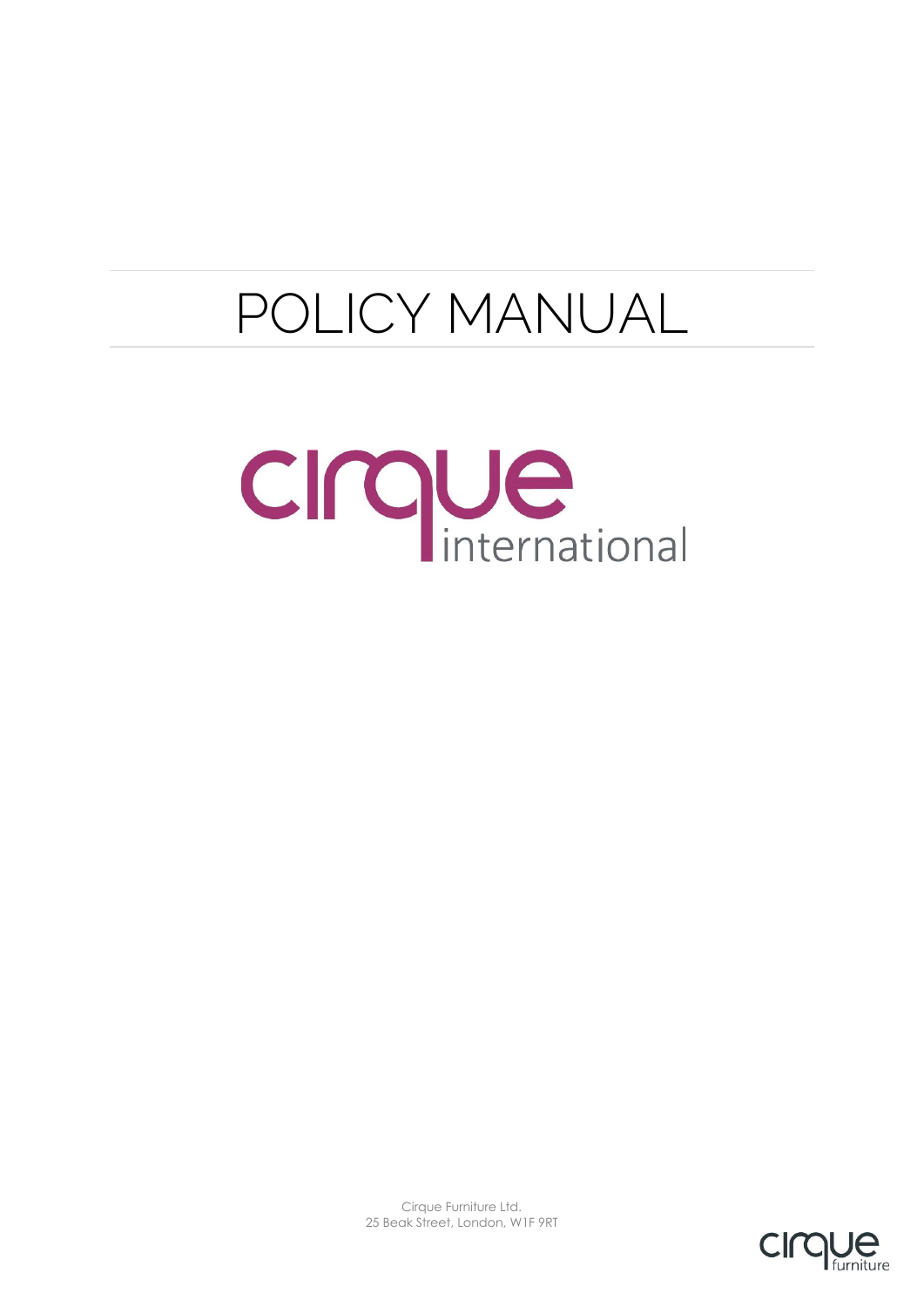#### Contents

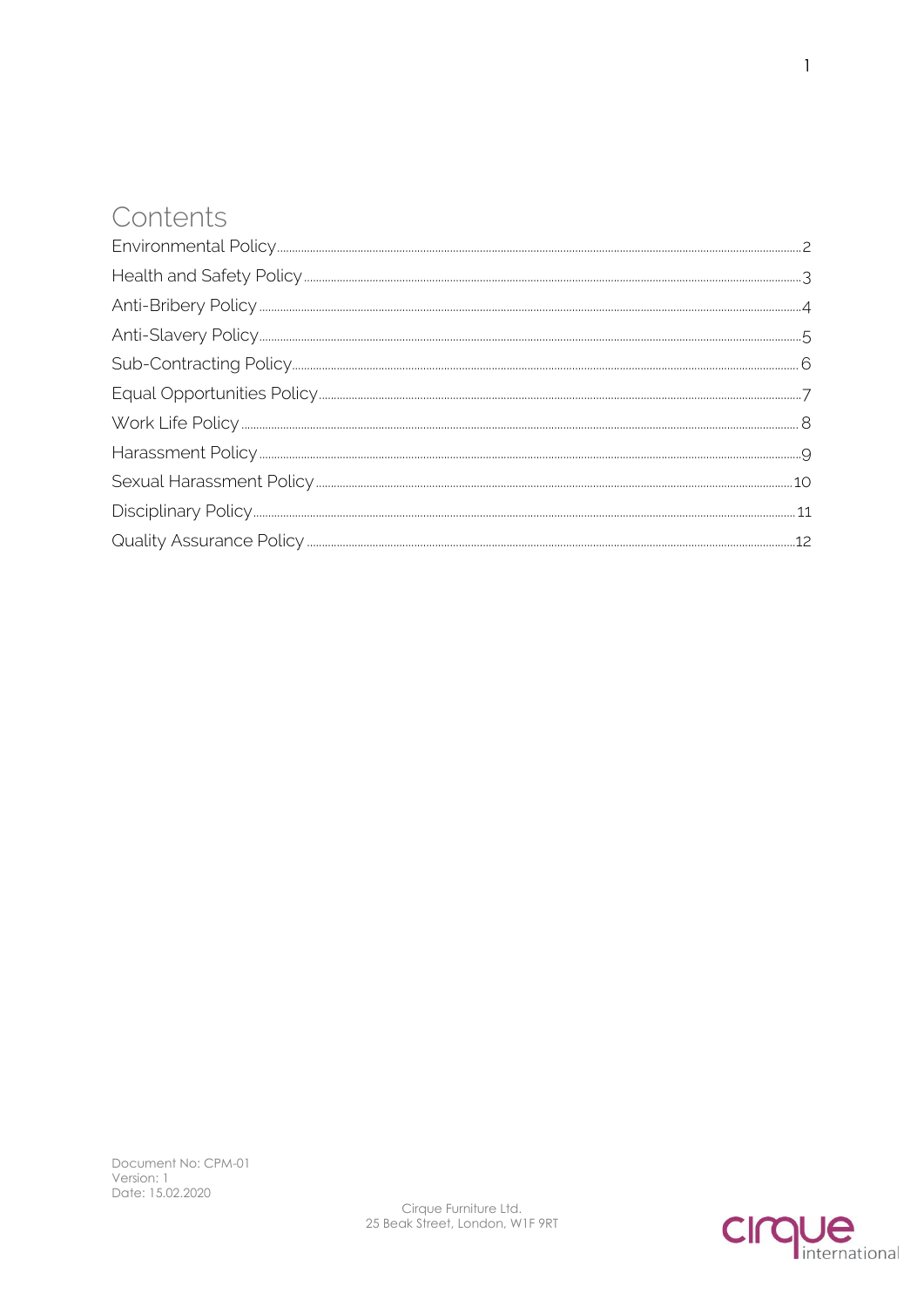# <span id="page-2-0"></span>Environmental Policy

Cirque Furniture International are committed to caring for the environment and promoting an environmentally friendly culture with its employees and (sub) contractors.

Wherever possible the company will seek to minimise waste and use processes that do not adversely affect the environment. We promote awareness among our employees and encourage them to work in an environmentally responsible manner.

When procuring furniture, care is taken to ensure the supply chain and installations minimise environmental impacts.

We encourage a paperless environment where possible such as electronic documentations and presentations.

We encourage employees and clients where possible to specify against environmentally harming materials such as chromium and sulfide, found when producing certain tanned leathers or to create a unique shine on products.

We are continually striving to reduce, reuse and recycle, constantly looking to improve our environmental performance.

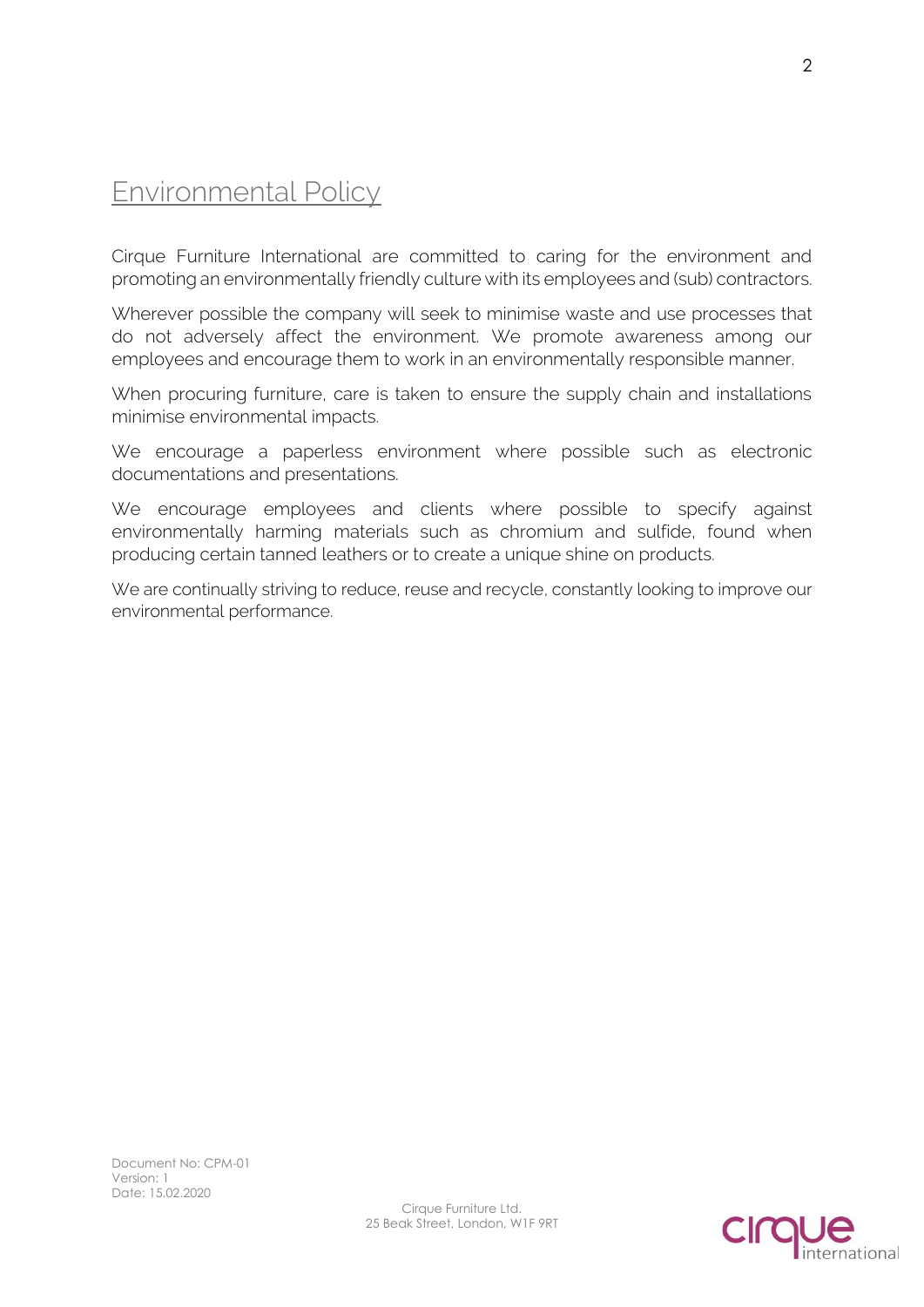# <span id="page-3-0"></span>**Health and Safety Policy**

Cirque Furniture International are committed to ensuring employees are safeguarded in regards to health and safety in the workplace. The prevention of all accidents particularly those involving personal injury or damage to equipment and property is recognised as being essential to efficient operations.

We do all that is necessary to prevent personal injury, ill health, damage to property and equipment and to protect everyone from foreseeable work hazards. This policy also extends to non-employees insofar as they may be affected by the undertakings of the company.

We ensure that all employees are safeguarded in respect of health, safety and welfare whilst within the workplace, work activities and at Cirque Furniture International sites, preventing accidents and cases of work-related ill health.

We consult with our employees on matters affecting health and safety and give all employees adequate training and to contribute positively to the health, safety and welfare of themselves and others.

We provide and maintain plant, equipment and systems of work that are safe and without risk to health, safety and welfare.

We ensure that members of the public who enter our premises as contractors, employees or visitors, are not exposed to any health and safety risks during the course of their business or stay.

We ensure that no work is carried out by Cirque Furniture International or its (sub) contractors that is liable to expose employees or members of the public to hazards to health, unless suitable and sufficient assessments of the risk are made and necessary controls to prevent or control the risks have been introduced. This applies also to the warehousing and transportation.

We provide and maintain means of access and exit which are safe and without risks to health.

We will monitor this policy to make sure it is effective and will be regularly reviewed and revised if necessary. Responsibilities for ensuring health and safety standards are maintained lie with management.

We expect employees to co-operate with management on health and safety matters, taking reasonable care of their own health and safety and not inferring with anything provided to safeguard. We promote honesty from our employees, all reports of health and safety concerns will be addressed immediately. Any misbehaviour that is potentially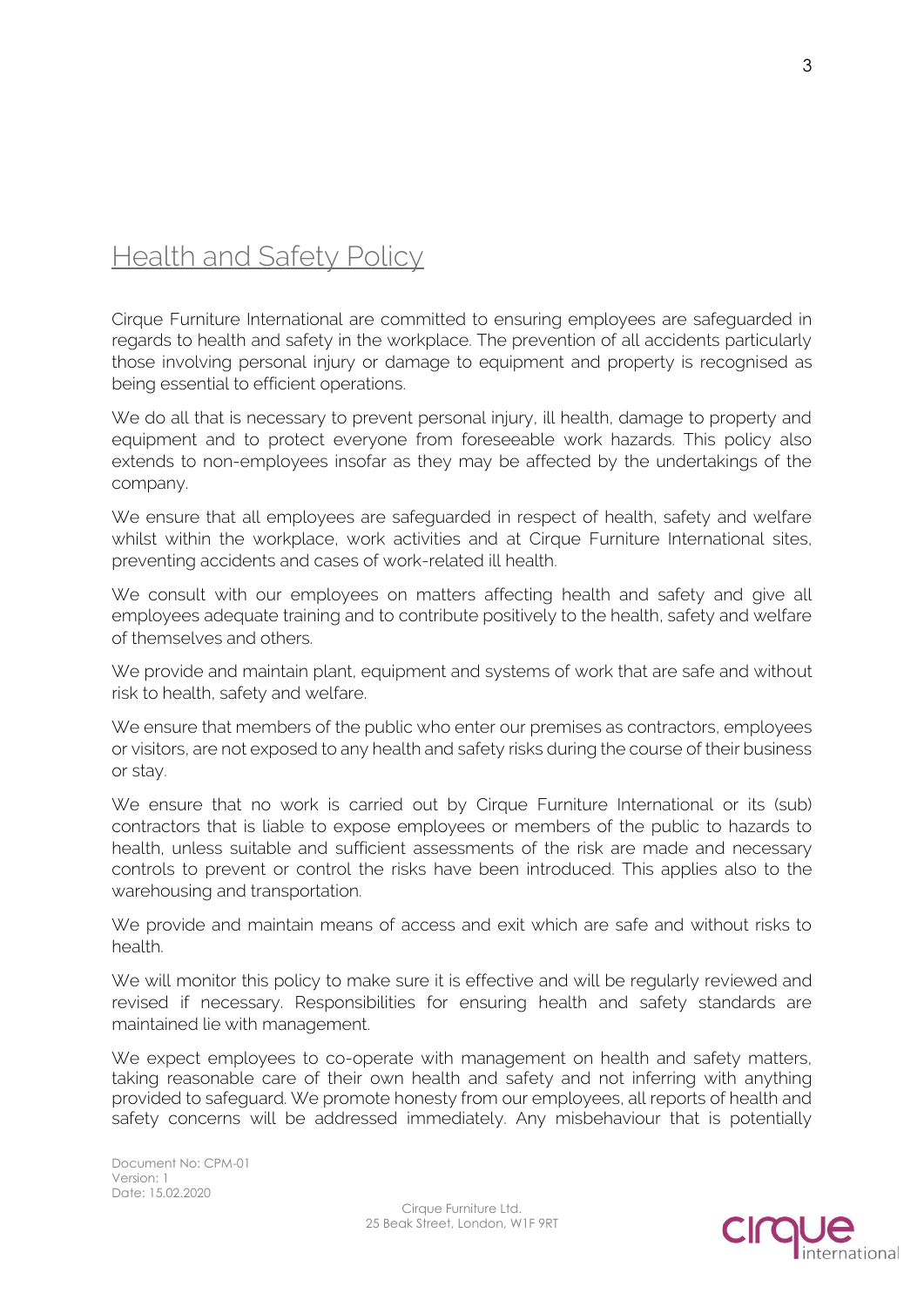endangering to employees or personal in the workplace will be addressed immediately and a disciplinary issued where necessary. *In line with the Health and safety at Work etc Act 1974*

# <span id="page-4-0"></span>Anti-Bribery Policy

Cirque Furniture International Ltd. believe bribery is non-ethical behaviour which is not condoned within any aspect of the company.

We prohibit the offering or accepting of bribes, whether cash or enticement to or from any employee, agent or contractor of the company, official body, or another company. This is all inclusive of any personal or company gain, (such as commercial or monetary) which influences an action to be taken that is not in the interest of Cirque Furniture International. We do not forbid appropriate gifts or hospitality assuming they are customary, equal and monitored.

We ensure all employees are made aware of this policy to reject bribes, question if a bribe is happening and report any bribery, they are aware of to management. We encourage any uncertainty to be brought forward to management no matter how insignificant or sensitive. We certify any agents or contractors are vetted before they can represent Cirque Furniture International Ltd.

The prevention, detection and reporting of bribery is the responsibility of all at Cirque Furniture International Ltd.

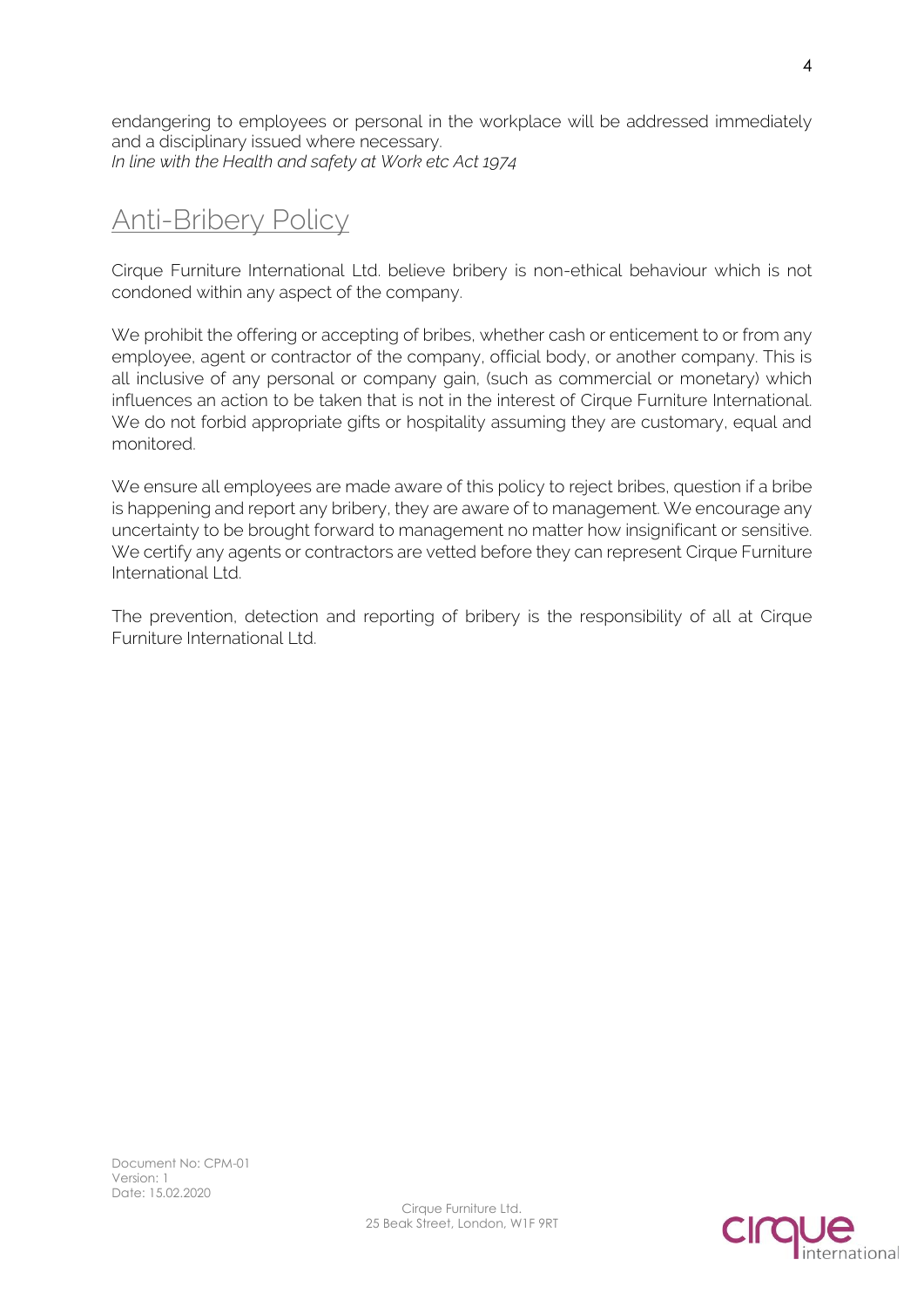### <span id="page-5-0"></span>Anti-Slavery Policy

Cirque Furniture International Ltd. are not subject by law to produce a slavery and human trafficking statement due to the turnover being less than thirty-six million. However, we are committed to ensuring modern slavery practices and human trafficking are not present throughout any area of our business and supply chain.

A high proportion of our supply chain is within the EU comprising of the manufacturer of commercial furniture. We will only procure from suppliers who have an EU presence, who understand the requirements of the Modern Slavery Act 2015 and who can validate their compliance upon request.

Throughout our business we ensure suitable management supervision of working environments and project sites. We promote honesty from our employees who have a duty to inform management of any breaches that have emerged.

Our policy reflects our commitment to acting ethically with integrity enforcing effective controls to ensure slavery and human trafficking is not taking place anywhere.

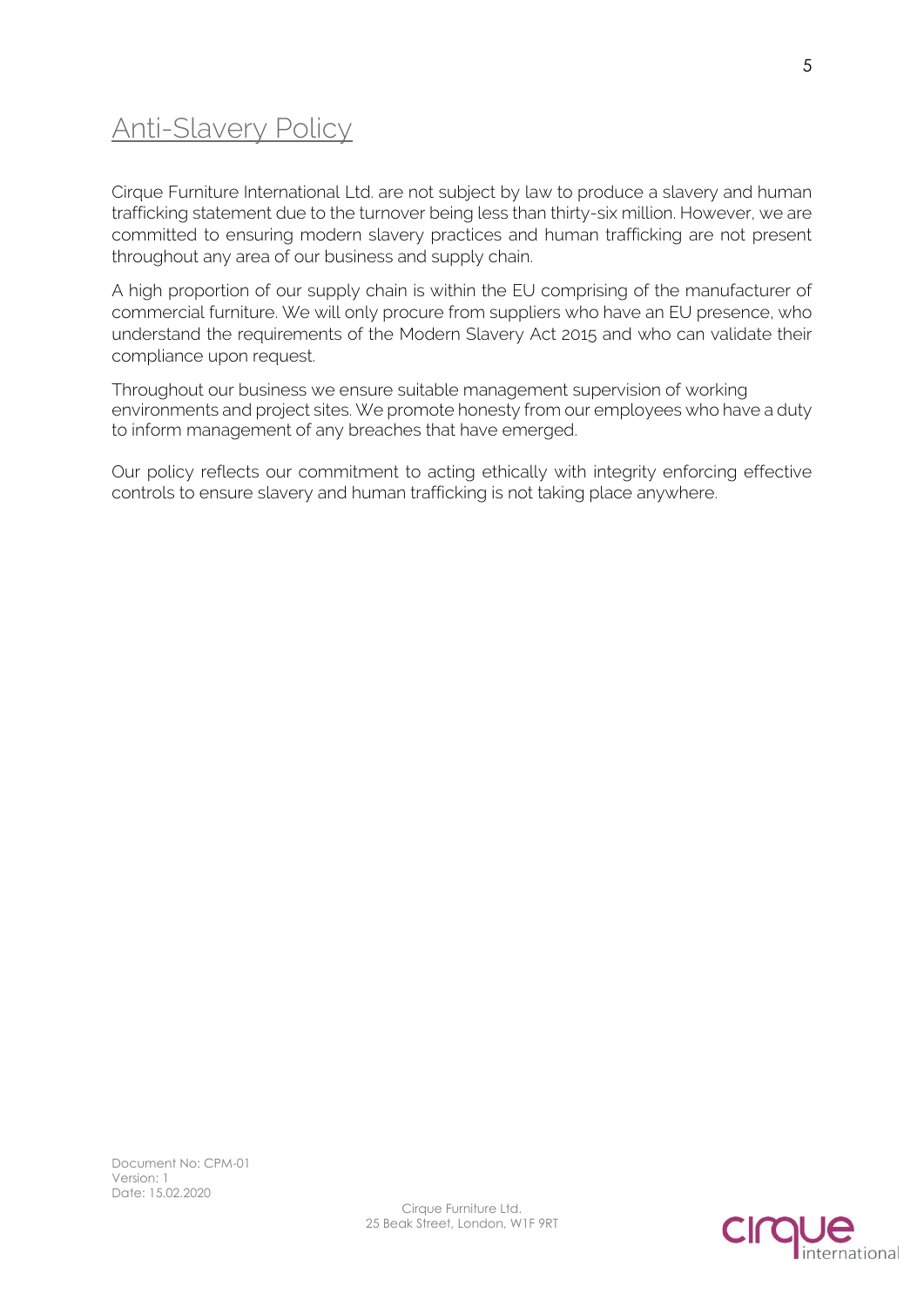# <span id="page-6-0"></span>Sub-Contracting Policy

Cirque Furniture International use sub‐contracted resources within the supply chain to assist with the warehousing, delivery and installation of furniture. Where this applies, subcontractors are regularly vetted and expected to deliver the same exceptional service as an Cirque Furniture International employee.

The quality of service is constantly monitored and reviewed by management. This ensures we strive to prevent on-site or warehouse issues relating to sub-contracted resources. Where non-compliance occurs with sub-contractors, the incidence is reviewed by management and depending on the outcome a new procedure and/or penalisation are applied where necessary.

Where an increase in subcontractors is required, we ensure future opportunities are offered to at least two sub-contractors to pitch their quality, standards and cost valuations. Successful opportunities are confirmed with a valid purchase order including the agreed terms.

Due diligence is carried out on all sub-contractors to ensure subcontractors have robust internal policies and general good practice.

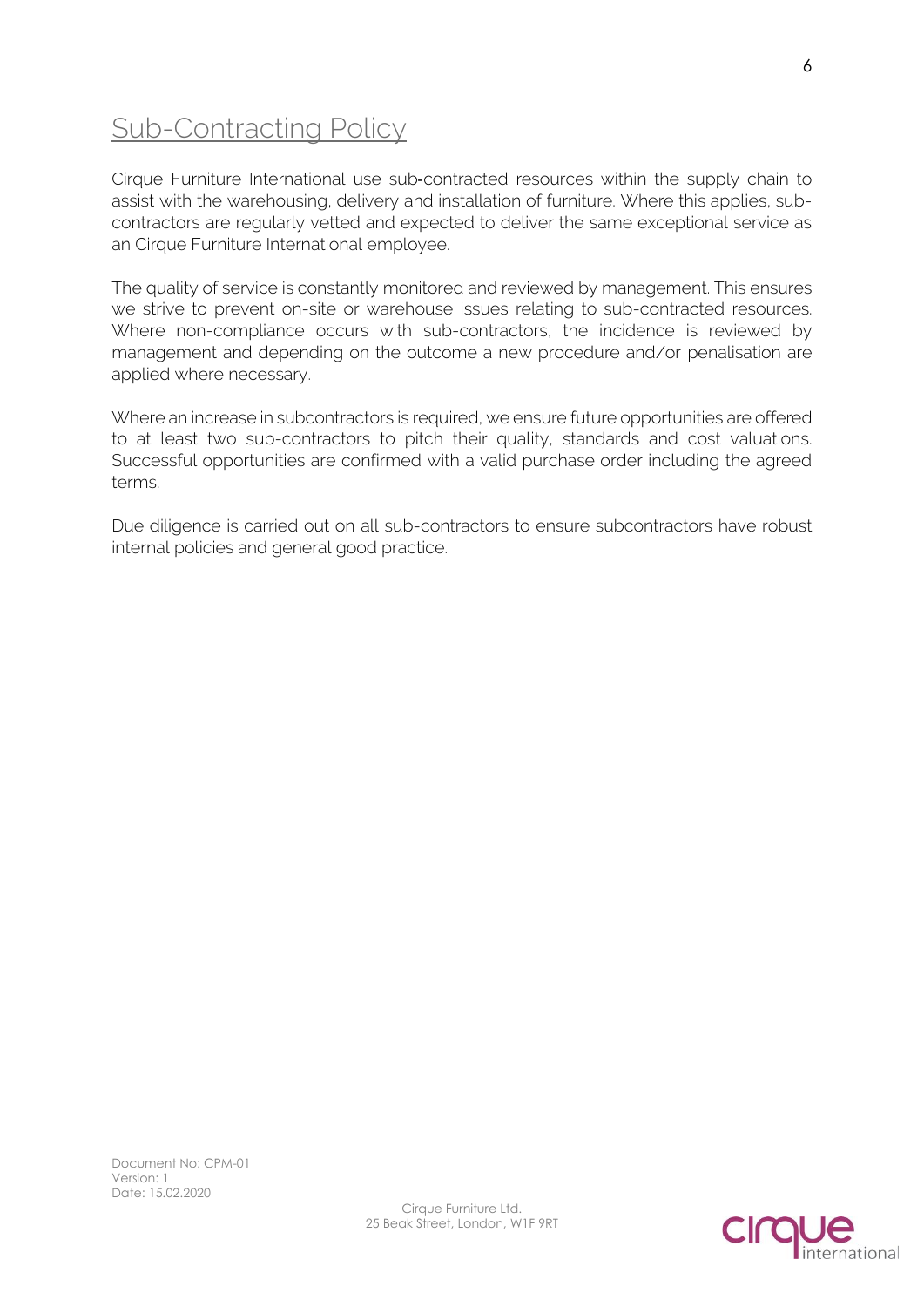# <span id="page-7-0"></span>Equal Opportunities Policy

Cirque Furniture International promotes equal opportunities, ensuring employees, job applicants, customers and suppliers are treated fairly with no encounters of discrimination.

We ensure the same opportunities are offered regardless of Age, Sex, Gender Identity, Marital status, Pregnancy or Maternity, Race (including Ethnic or National Origin, Nationality or Colour), Disability, Sexual Orientation, Religion or Belief. We are committed not only to legal obligations but to also promote and sustain an environment of positive equality in all aspects of employment.

We oppose all forms of unlawful discrimination, acting in accordance with legislative requirements, all employees are expected to respect and act in accordance with the policy and that any bullying, victimisation or harassment in the workplace is prohibited and subject to action.

We ensure no job applicant or employee is discriminated against, directly or indirectly, on any unlawful terms. All job applicants will be considered solely on their ability to do the job. Interview questions will not be discriminatory in nature.

We encourage an inclusive culture through good practice of teaching, learning and assessment, from all employees and management.

We advise employees the company will act in accordance with legislative requirements.

We will ratify all promotions made on merit in line with the principles of the policy.

We will review this policy annually to ensure equality of opportunity is available to all employees.

*In line with Equality Act 2010*

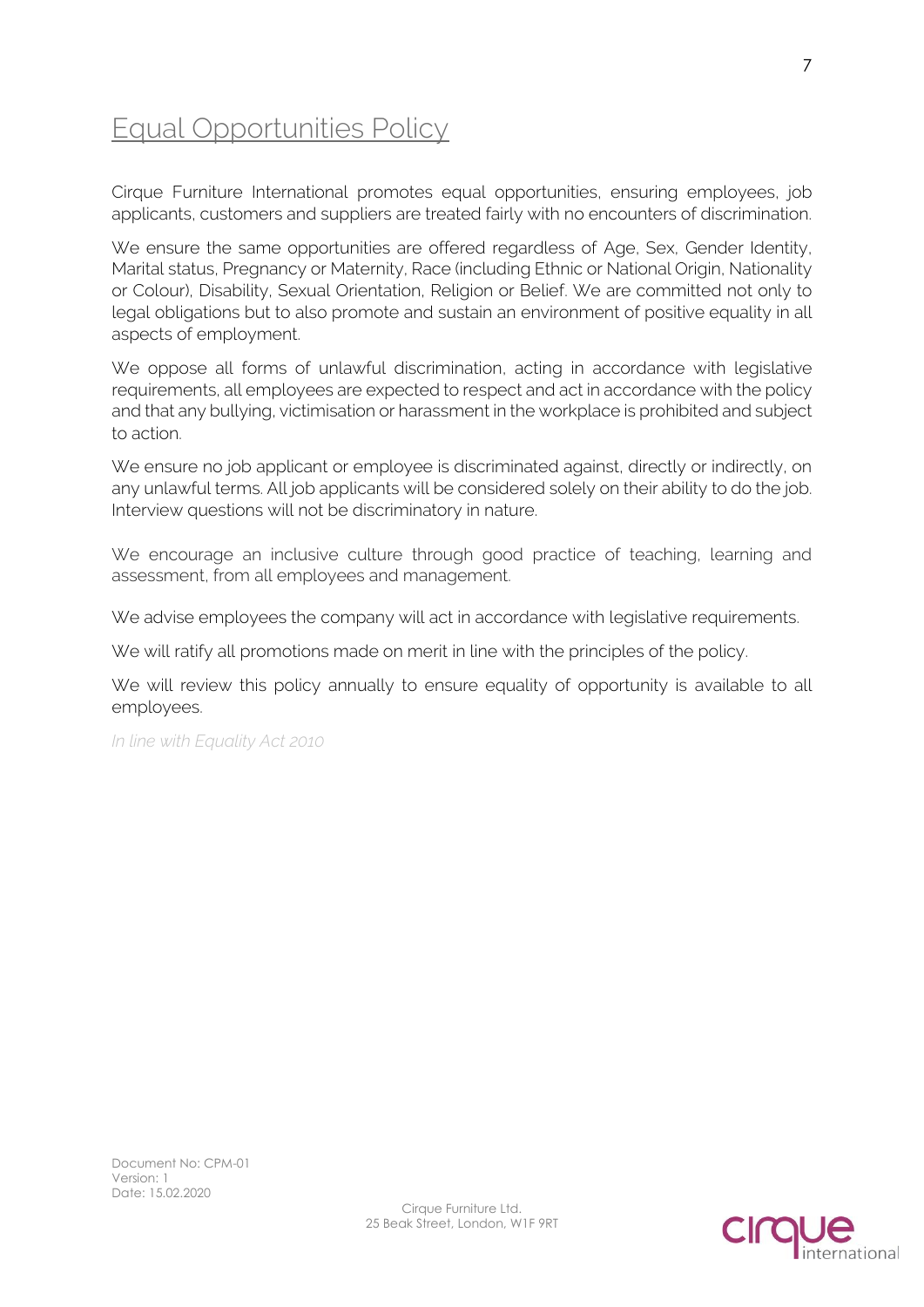#### <span id="page-8-0"></span>Work Life Policy

Cirque Furniture International do not have a nine to five culture but maintain a team structure by working together and being available as needed by clients and colleagues.

Cirque Furniture International understands employees are most productive when a worklife balance enables them to meet their responsibilities.

Employees can benefit from flexibility in their working arrangements that enables them to work from locations other than the office and at times other than the standard working week.

The purpose of this policy is to set a framework which more staff can benefit from a greater degree of flexibility.

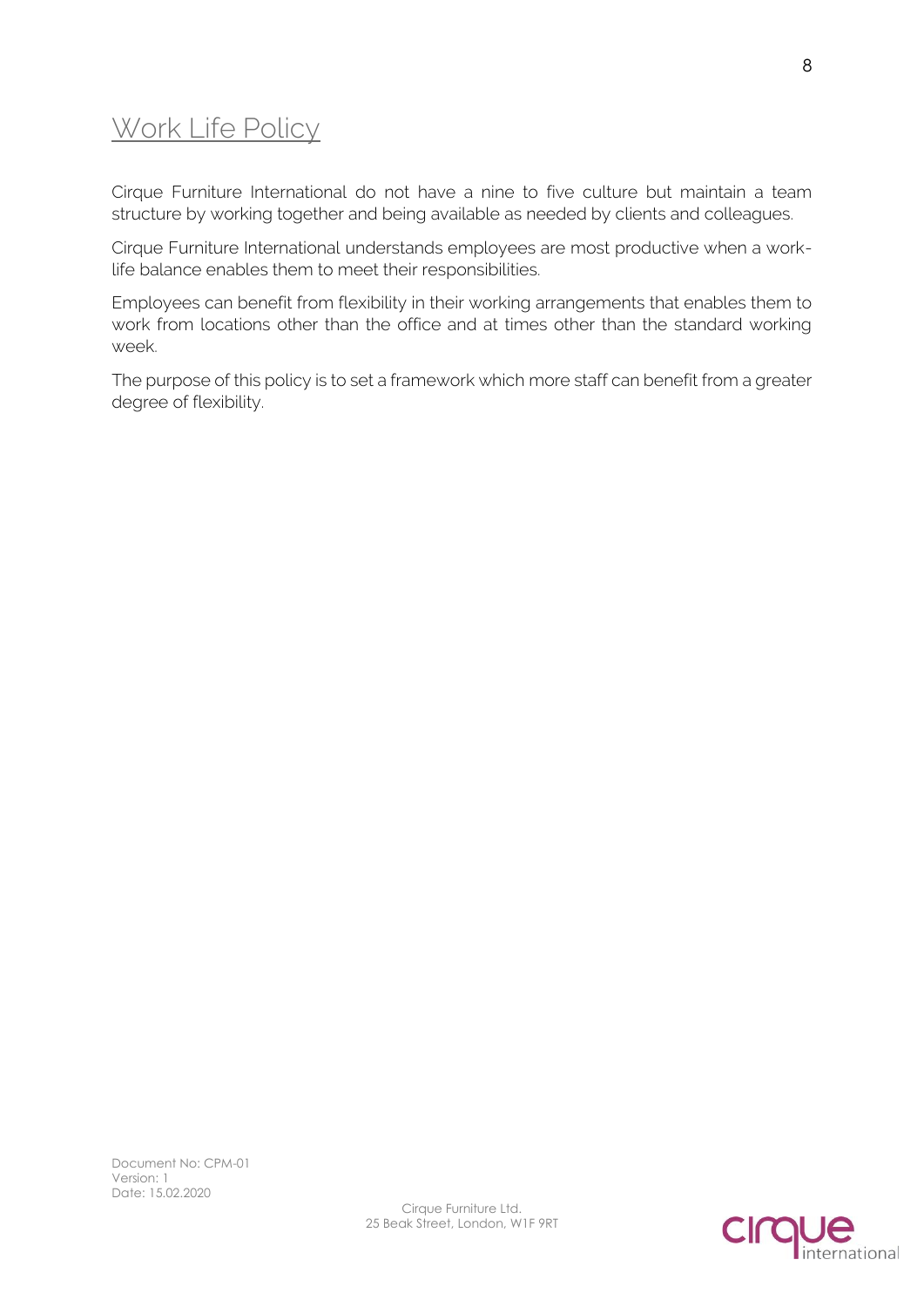#### <span id="page-9-0"></span>Harassment Policy

Cirque Furniture International do not tolerate any form of harassment, victimisation or bullying.

We inform employees the following types of behaviour are prohibited and if any form arises, we provide a procedure to stop harassment or bullying and help the recipient.

Bullying is characterised as offensive, intimidating, malevolent or insolent behaviour. An abuse or misuse of power deliberately undermining, humiliating, degrading or injuring.

Victimisation is where an individual is treated less favourably than another person such as allegations of race, sex, disability discrimination, unequal pay.

Harassment is unwanted conduct affecting the dignity of individuals in the workplace.

We provide a neutral working environment in which no one feels threatened or intimidated.

Unwanted, uninvited and unreciprocated behaviour by one employee towards another, for example (and not limited to); patronising, comments about appearance, leering at an individual's body, unwanted sexual invitations or pressure, promises or threats in exchange for sexual favours, indecent assault, is not condoned and must take the following steps.

Employees are to make the person responsible aware that their remarks are offensive. This can be difficult to speak directly so can also be put in writing and handed it to the harasser.

If this approach fails, and the harassment is believed to be is serious in nature, employees must bring the matter to management. Any dates, times and locations of unacceptable behaviour must be advised within a formal complaint.

Cirque Furniture International will take a formal complaint very seriously and all possible actions will be taken to separate the harasser and recipient.

Cirque Furniture International will not victimise any employee for bringing a formal compliant to their attention. However, a full investigation will take place and if the grounds for the compliant are deemed malicious in intent you will be subject to a disciplinary action.

Cirque Furniture International ensures employees can discuss any problems or views of dissatisfaction relating to the workplace with an informal discussion. Grievance can also be raised formally through written submission to management who will make every effort to discuss the grievance within seven working days. If after this the outcome is not satisfactory, an appeal can be requested. The member of management who dealt with the grievance must be advised that an appeal has been requested. The appeal can be submitted to the Managing Director who will make every effort to discuss the grievance within 7 working days and a decision reached at the appeal stage is final.

Cirque Furniture International encourage honesty and employees are encouraged to come forward if any harassment, bullying or victimisation is taking place within the workplace.

*In line with Equality Act 2010 and Anti-Discrimination Act 1991*

Document No: CPM-01 Version: 1 Date: 15.02.2020

Cirque Furniture Ltd. 25 Beak Street, London, W1F 9RT

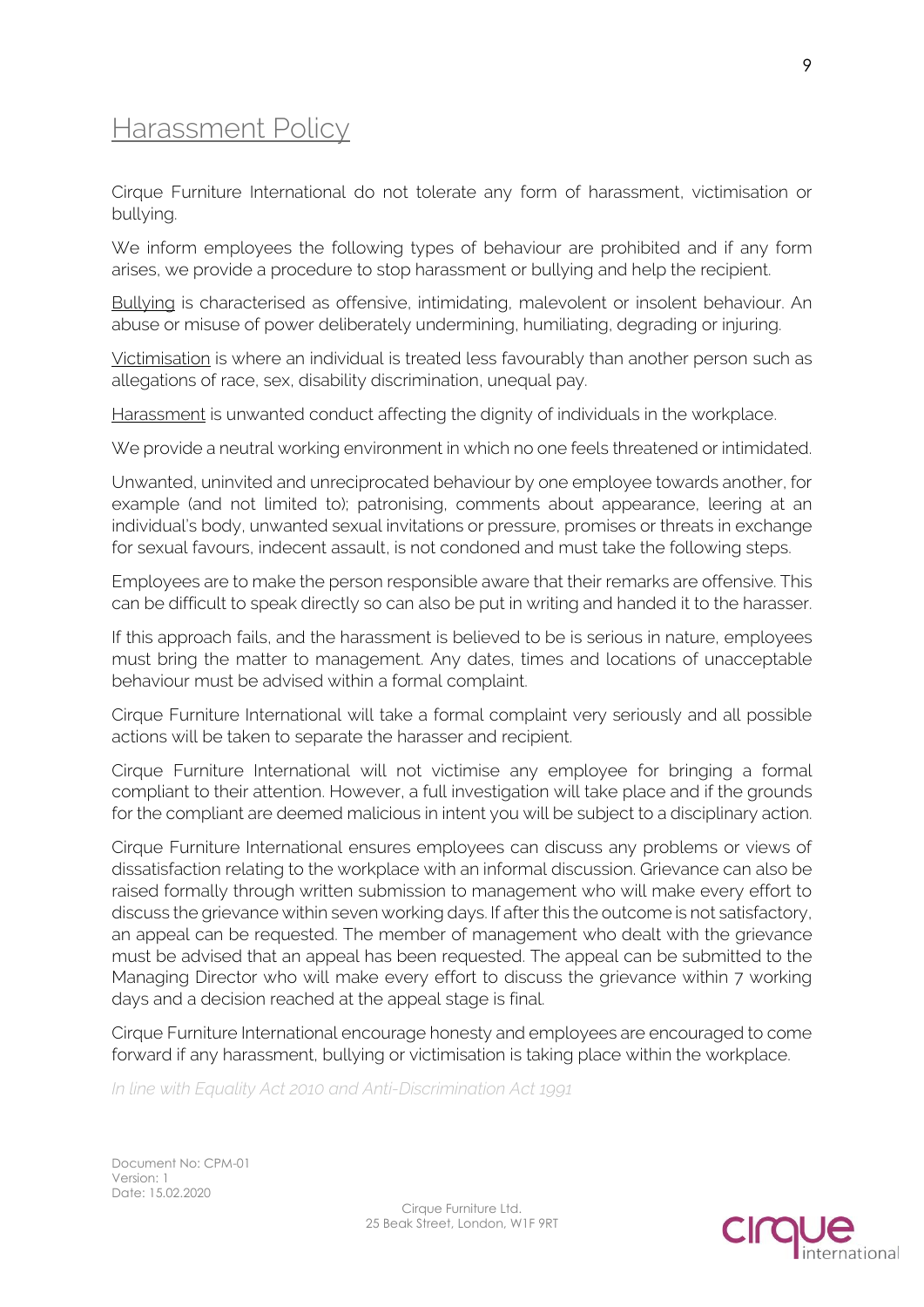# <span id="page-10-0"></span>**Sexual Harassment Policy**

Cirque Furniture International do not tolerate any form of harassment including conduct based on a person's sex in a verbal, physical or non-verbal manner that is unwanted or offensive to the recipient. We inform employees this behaviour is prohibited and offer solutions to employees who suffer harassment or bullying.

#### Examples include (and not limited to);

Physical conduct - touching, patting, pinching or brushing against another employee's body; Verbal conduct- unwelcome sexual advances, propositions or pressure for physical activity, continual suggestions for social activity outside the workplace, offensive flirtations; suggestive remarks, innuendoes or lewd comments;

Non-verbal conduct - display of pornographic or sexually suggestive pictures, objects or written materials; leering, whistling or making sexually suggestive gestures;

Sex-based conduct – intimidating, physical, derogatory or degrading abuse because of an employee's sex such as comments about appearance or dress.

Cirque Furniture International encourage honesty and employees are advised to come forward if any sexual harassment is taking place. Sexual harassment is not condoned and procedures within the harassment policy are to be initiated employees believe it to be taking place.

Document No: CPM-01 Version: 1 Date: 15.02.2020

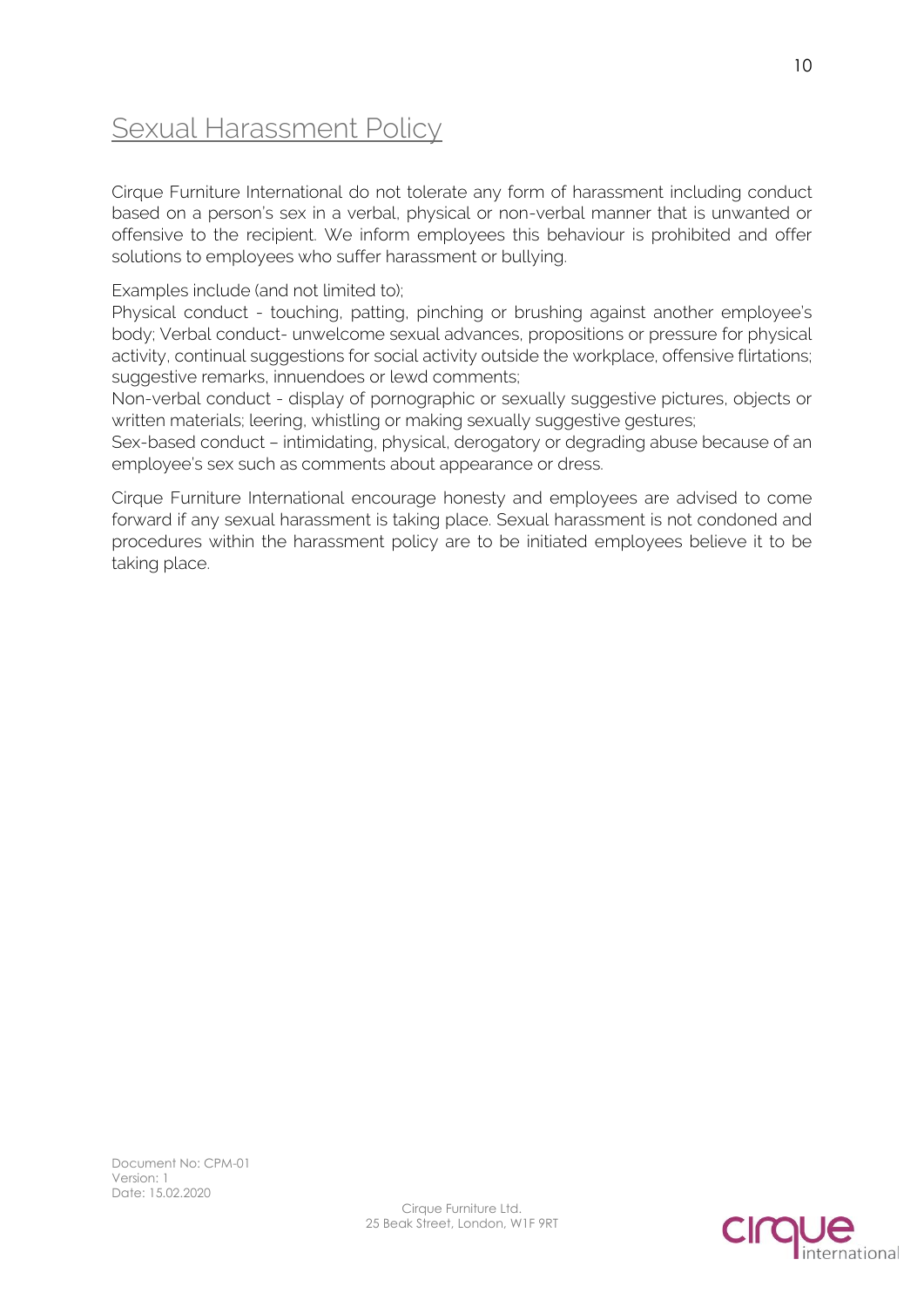### <span id="page-11-0"></span>Disciplinary Policy

Cirque Furniture International will take disciplinary action where gross misconduct has taken place. An employee will be dismissed for gross misconduct, where by the dismissal is immediate.

Acts which may constitute as gross misconduct include (and not limited to); serious negligence which causes unacceptable loss, damage or injury; serious violation of health and safety policy; serious bullying or harassment as defined in the harassment policy; physical violence, deliberate and serious damage to Cirque Furniture International property; theft, fraud, corruption and any serious breach of the antibribery policy.

Employees can appeal by writing to the Managing Director explaining why it is an unfair or inappropriate disciplinary.

<span id="page-11-1"></span>Cirque Furniture International will review the appeal and any disciplinary penalty cannot be increased due to appealing. However, the decision of the Managing Director after reviewing the appeal is final.